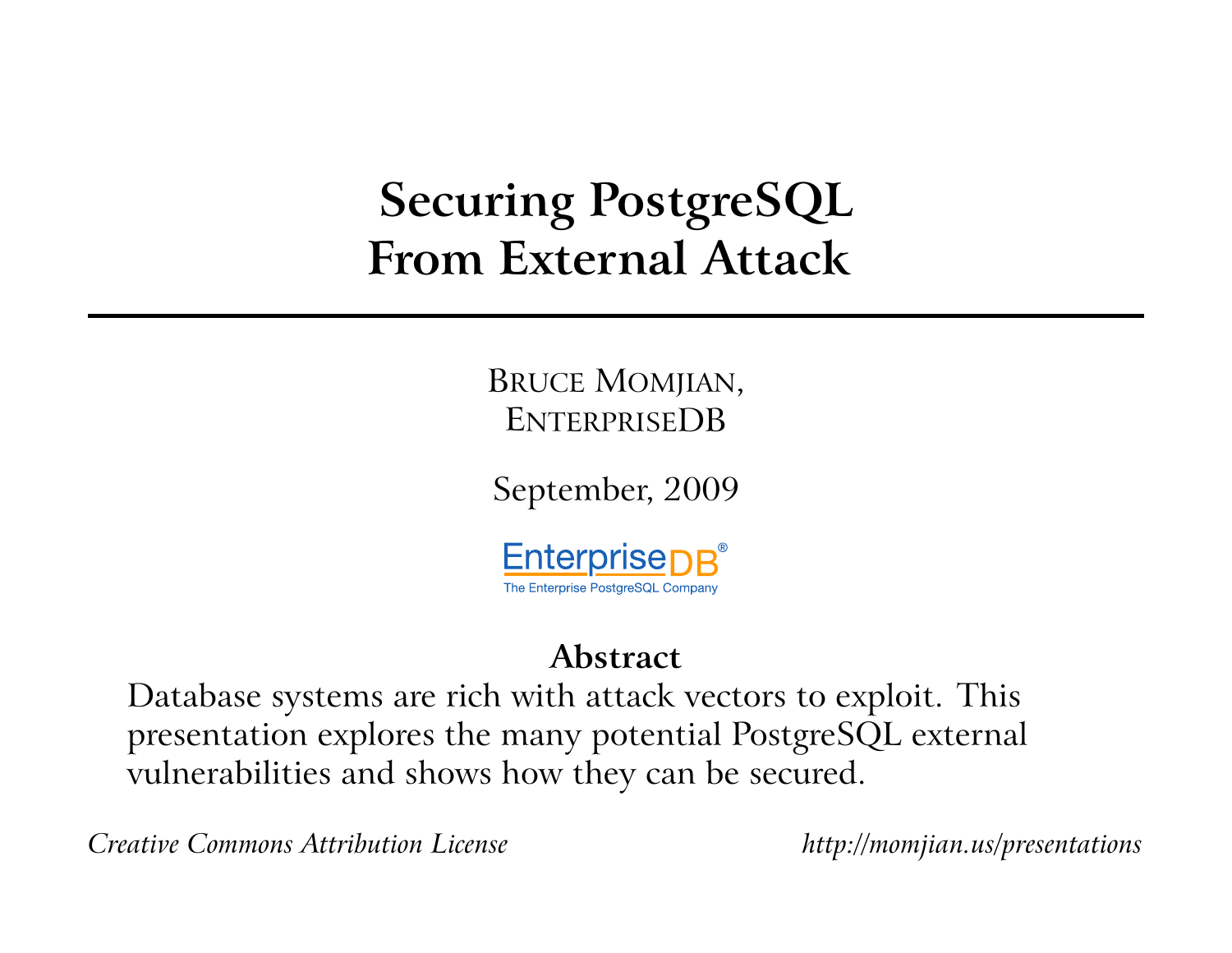#### **Attack Vectors**

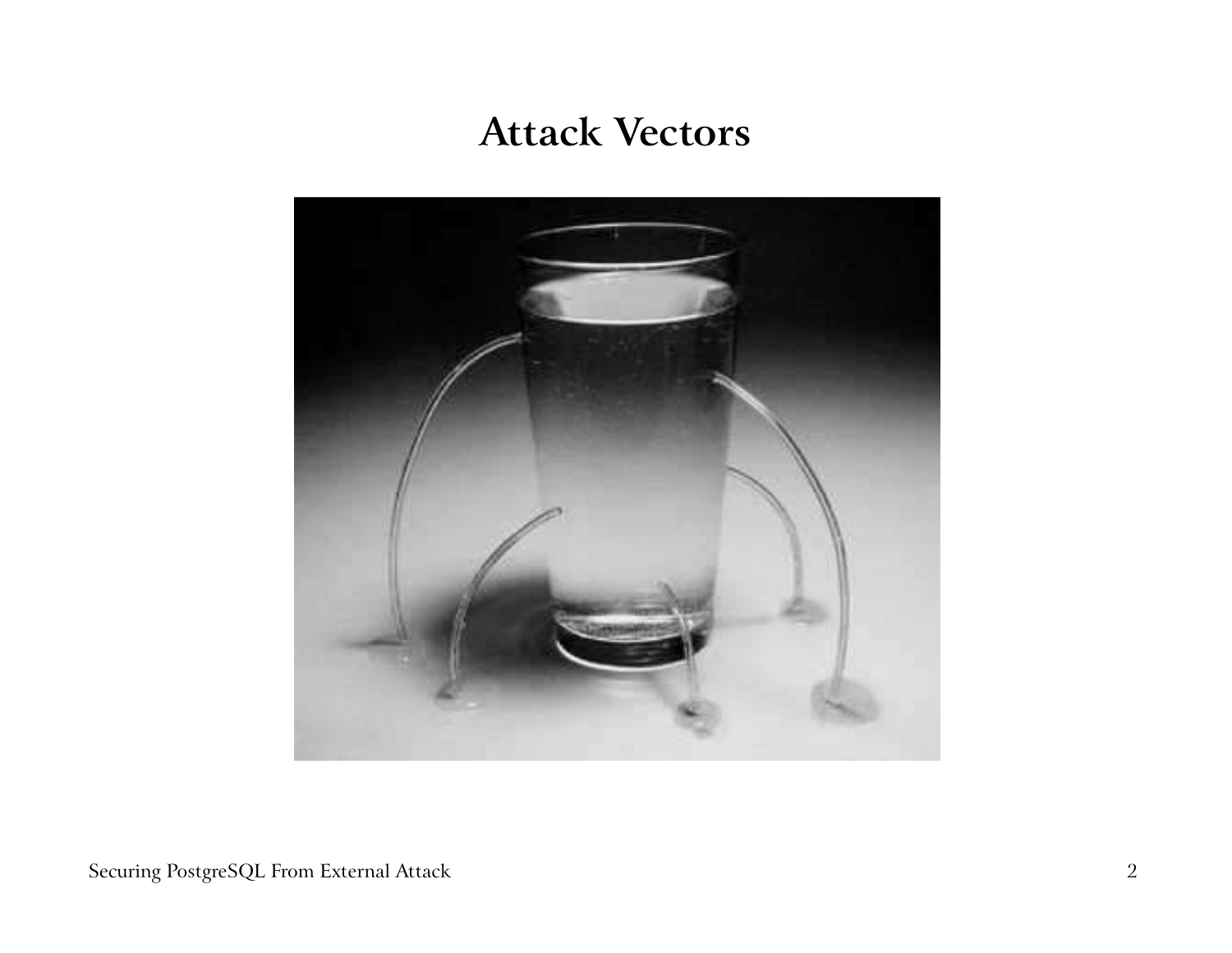#### **External Attack Vectors**

- 'Trust' security
- Passwords / authentication theft
- Network snooping
- Network pass-through spoofing
- Server / backup theft
- Administrator access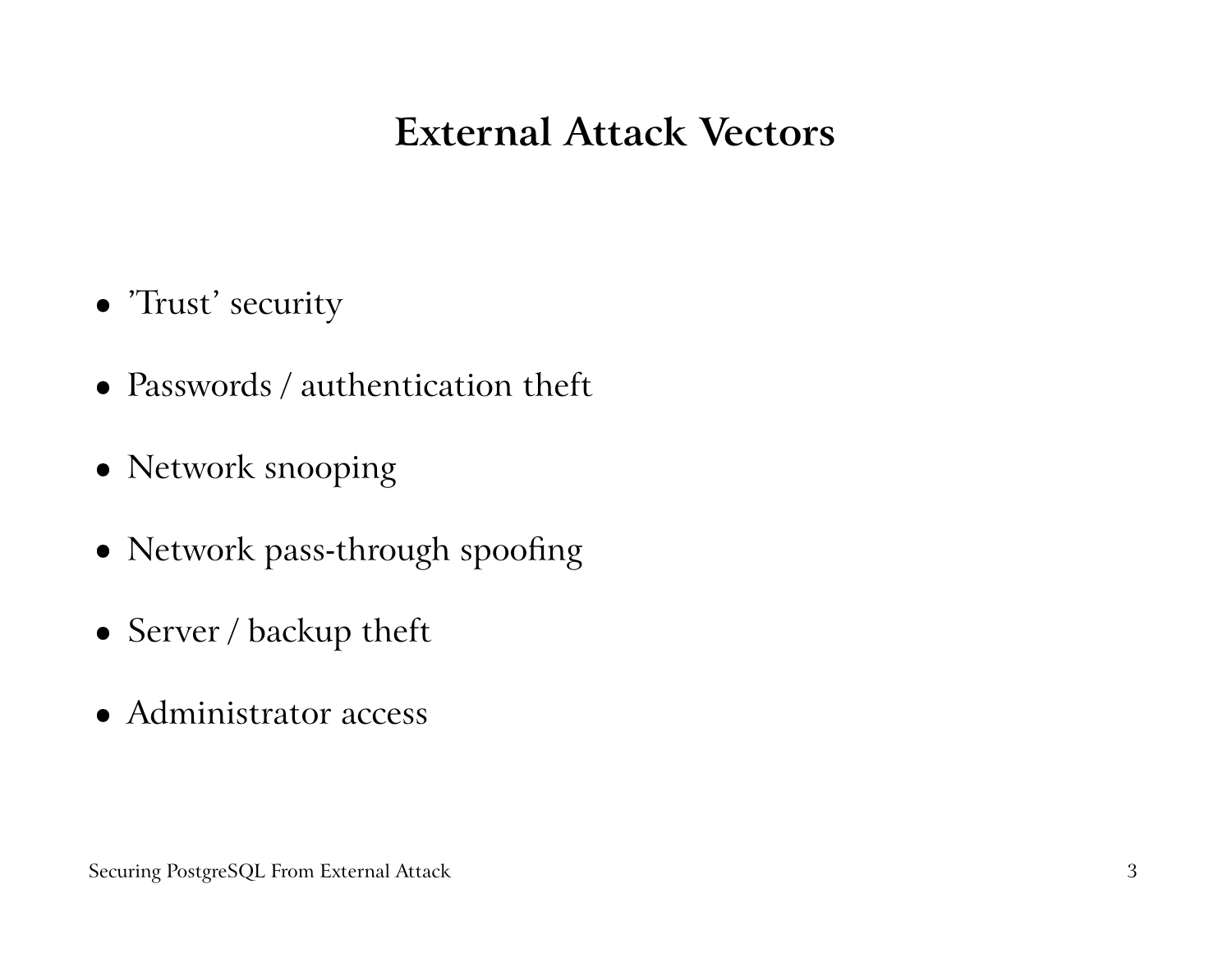**Internal Attack Vectors (Not Covered)**

- Database object permissions
- Application vulnerability
- Operating system compromise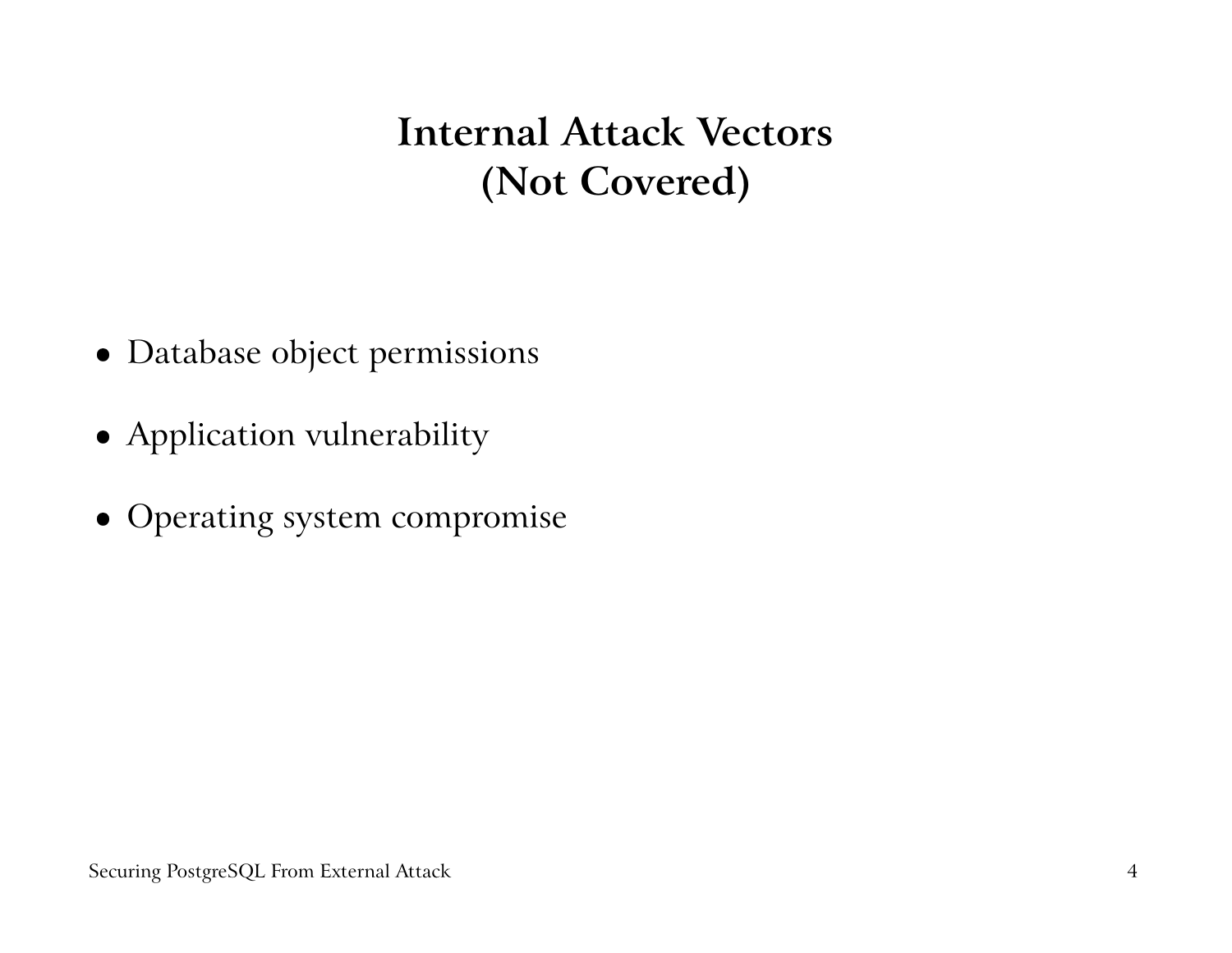#### **Authentication Security**



*http://www.my-time-machines.net/mosler\_34.htm*

Securing PostgreSQL From External Attack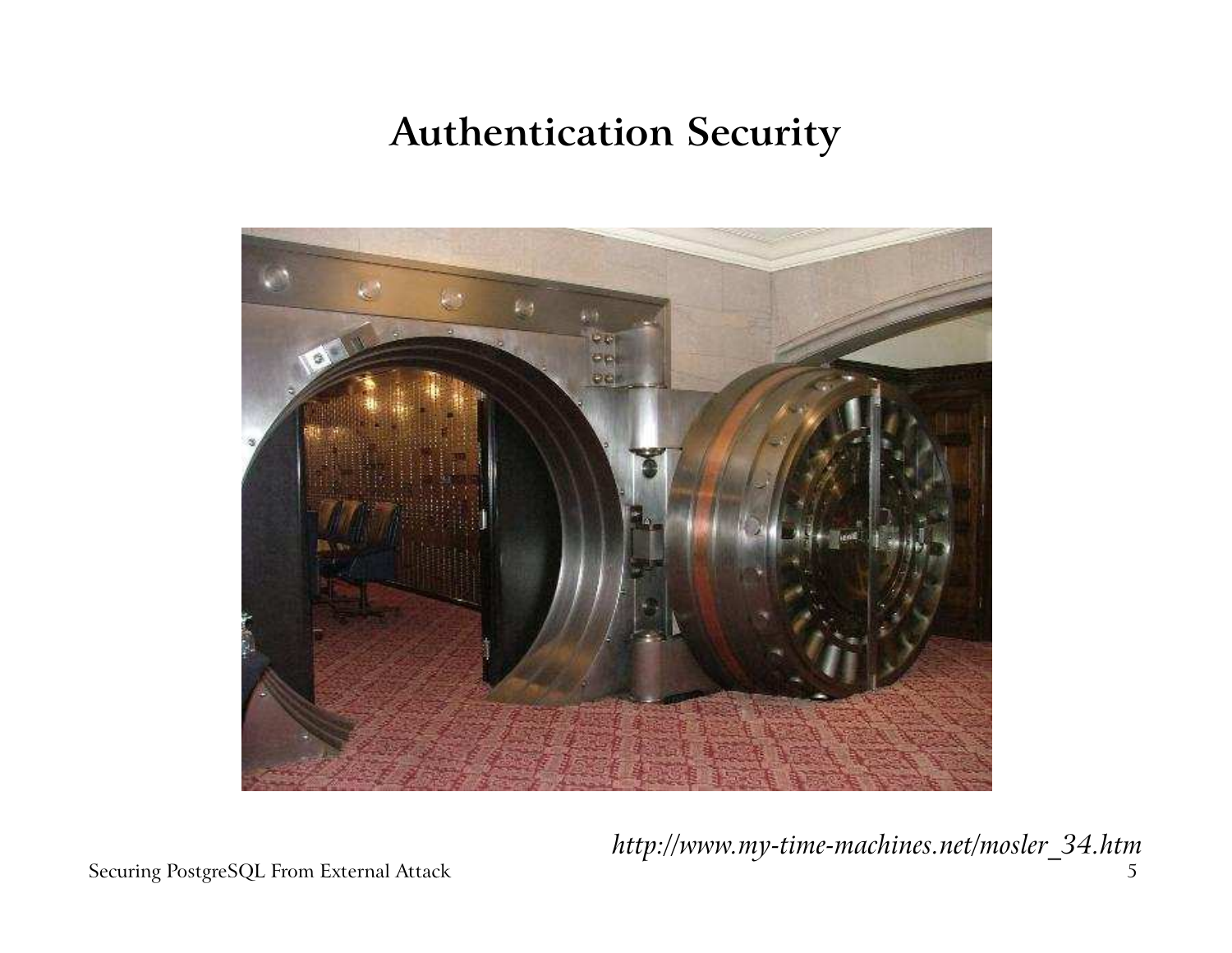#### **Avoid 'Trust' Security**

# TYPE DATABASE USER CIDR-ADDRESS METHOD # "local" is for Unix domain socket connections only local all all all trust # IPv4 local connections: host all all 127.0.0.1/32 trust # IPv6 local connections: host all all  $::1/128$  trust

**Solution:** Use the initdb *-A* flag, i.e., you don't want to see this:

WARNING: enabling "trust" authentication for local connections You can change this by editing pg\_hba.conf or using the -A option the next time you run initdb.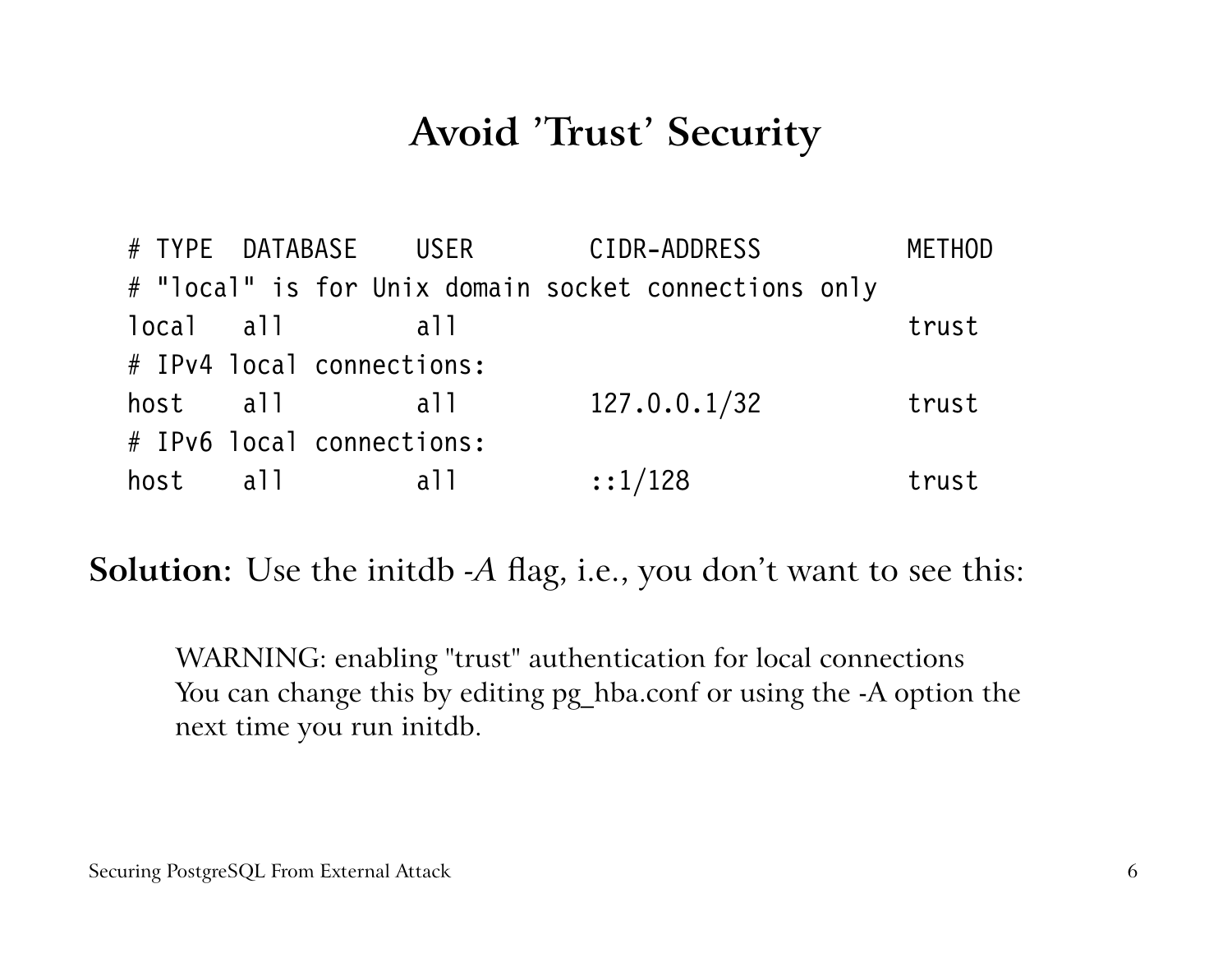## **Password Snooping**



Using 'username' in the MD5 string prevents the same password used by different users from appearing the same. It also adds some randomness to the md5 checksums.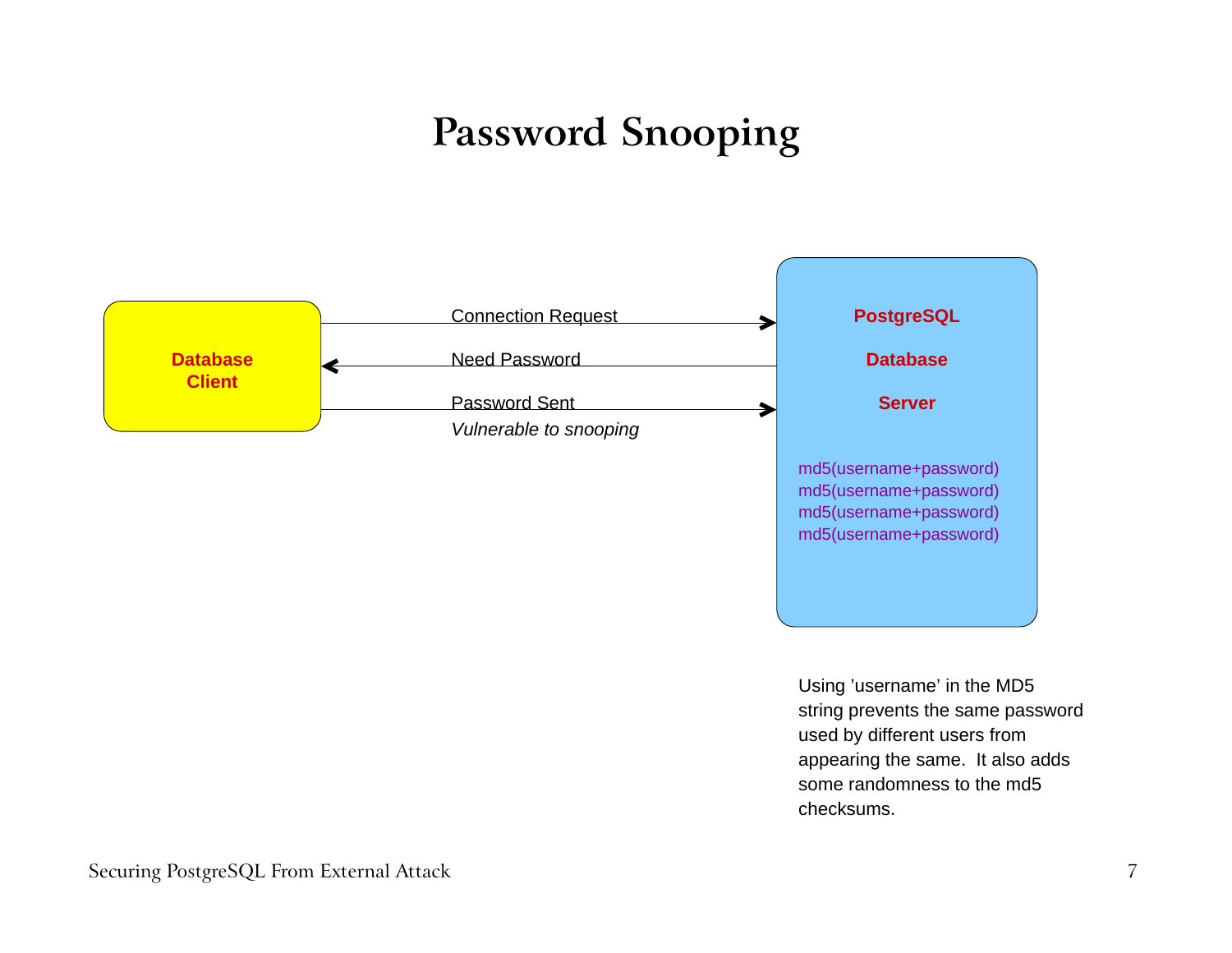#### **MD5 Authentication Prevents Password Snooping**

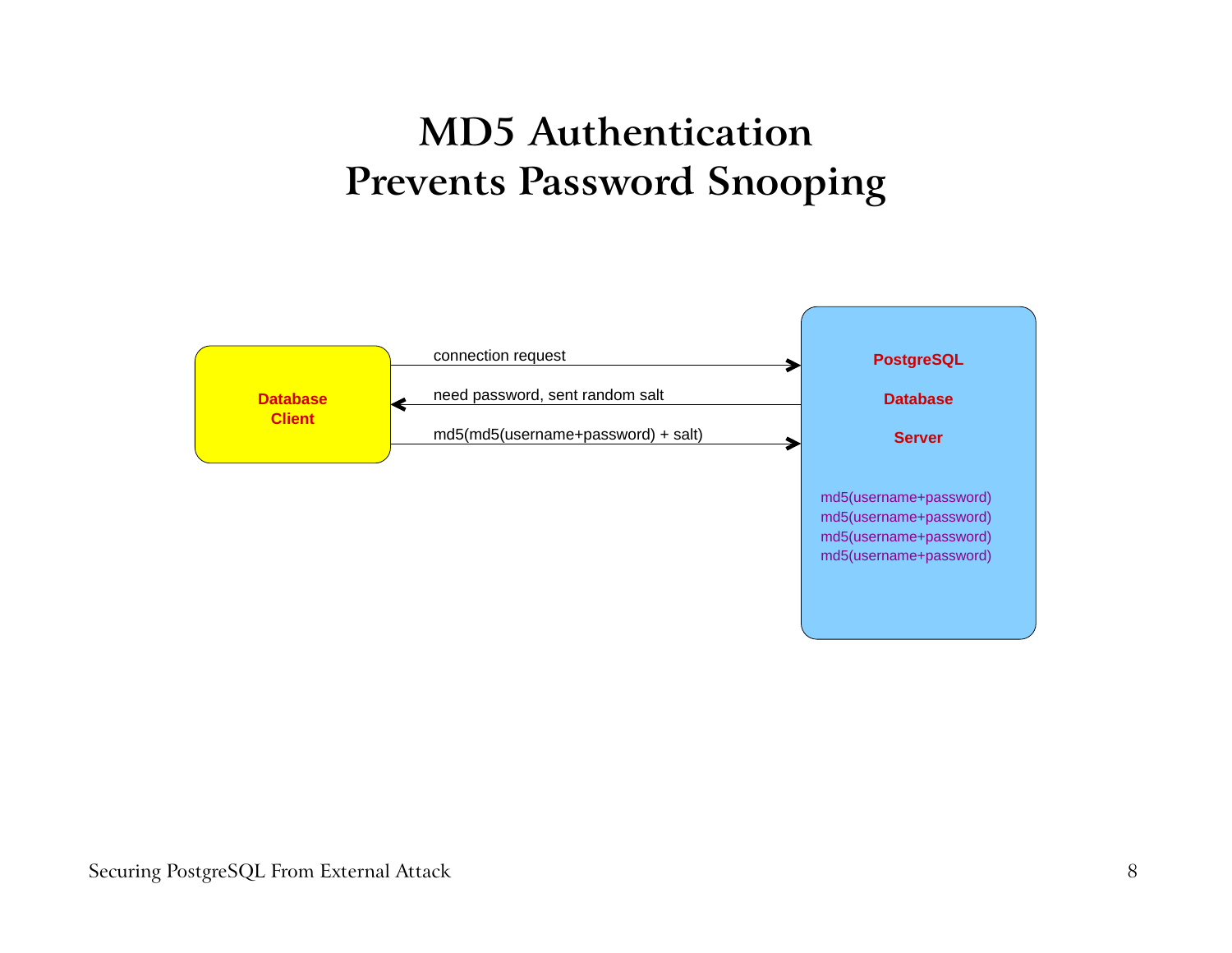### **MD5 Authentication Prevents Password Replay**



*salt* is <sup>a</sup> random four-byte integer so millions of connection attempts might allow the reuse of an old authentication reply.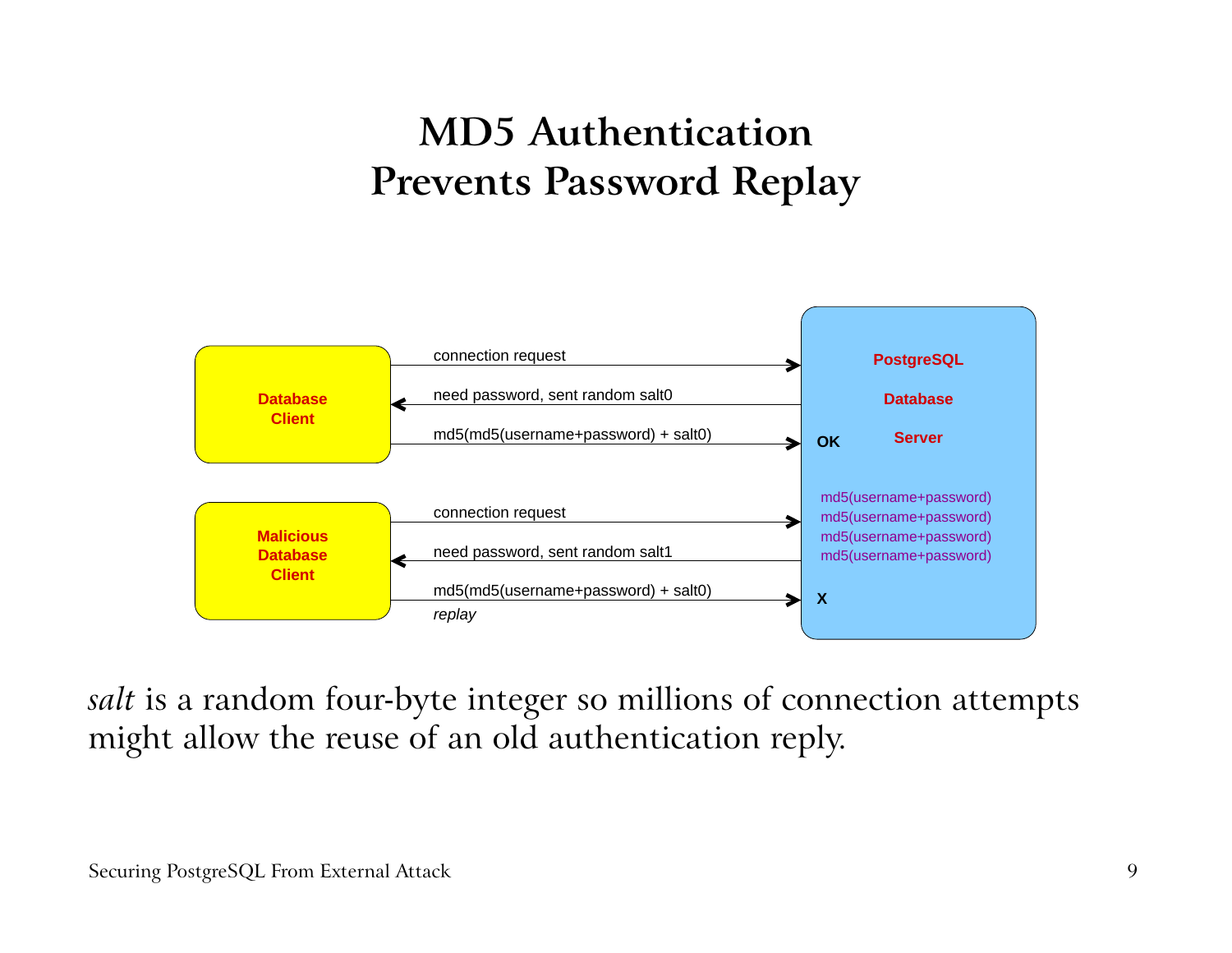#### **Password Attacks**

- Weak passwords
- Reuse of old passwords
- Brute-Force password attacks

None of these vulnerabilities is prevented by Postgres directly, but external authentication methods, like LDAP, PAM, and SSPI, can preven<sup>t</sup> them.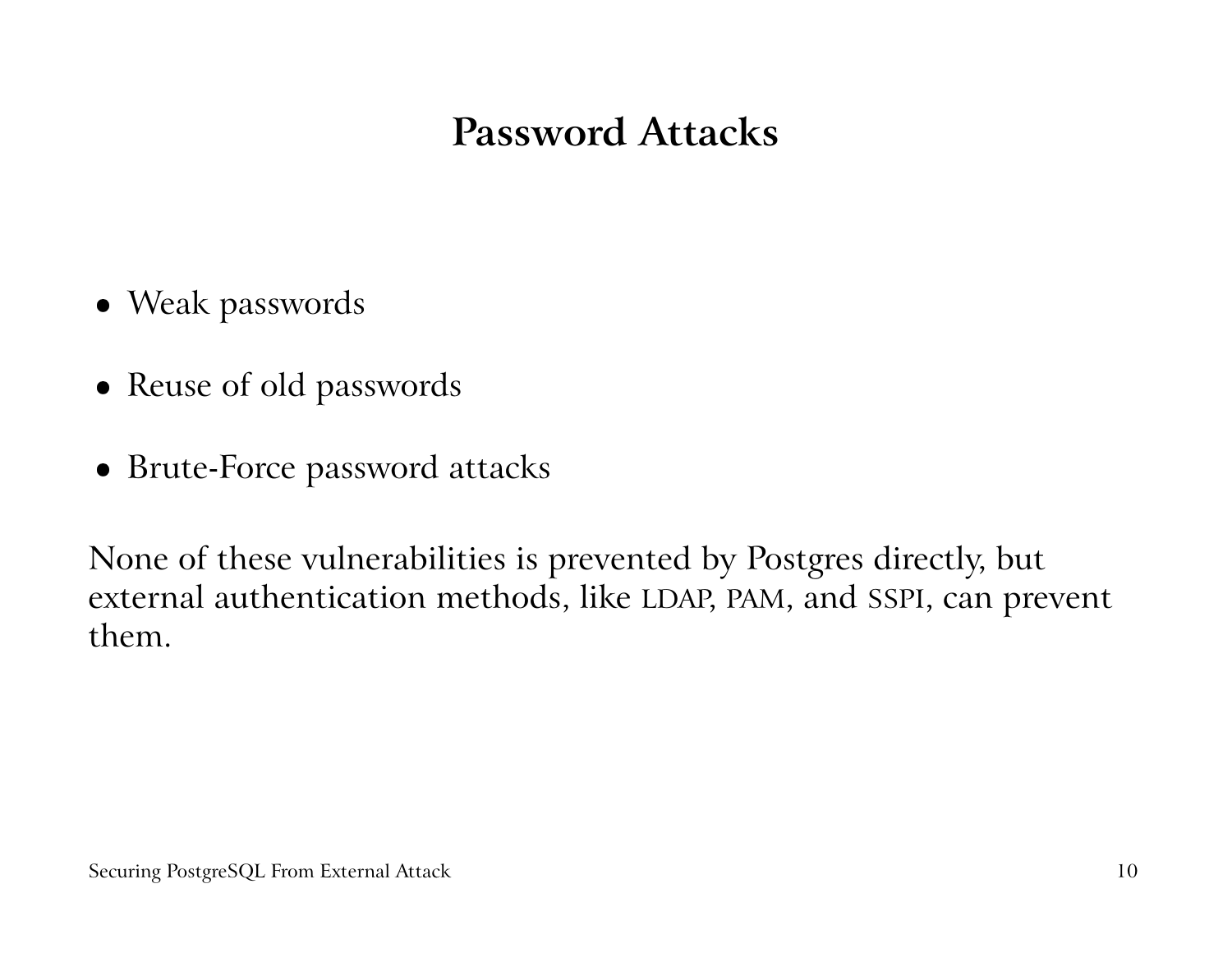### **Queries and Data Still Vulnerable to Network Snooping**



Password changes are also vulnerable to snooping.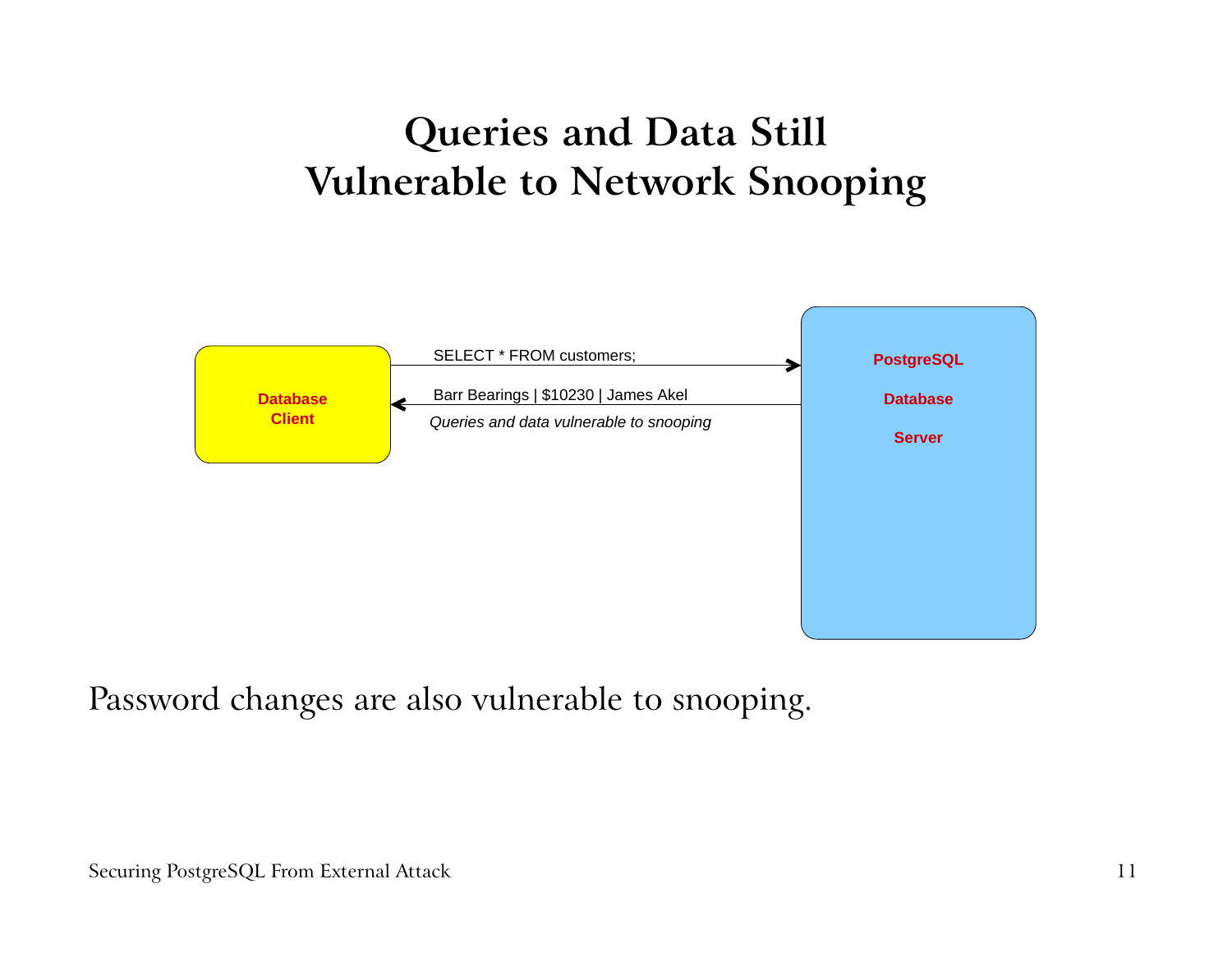### **SSL Prevents Snooping By Encrypting Queries and Data**

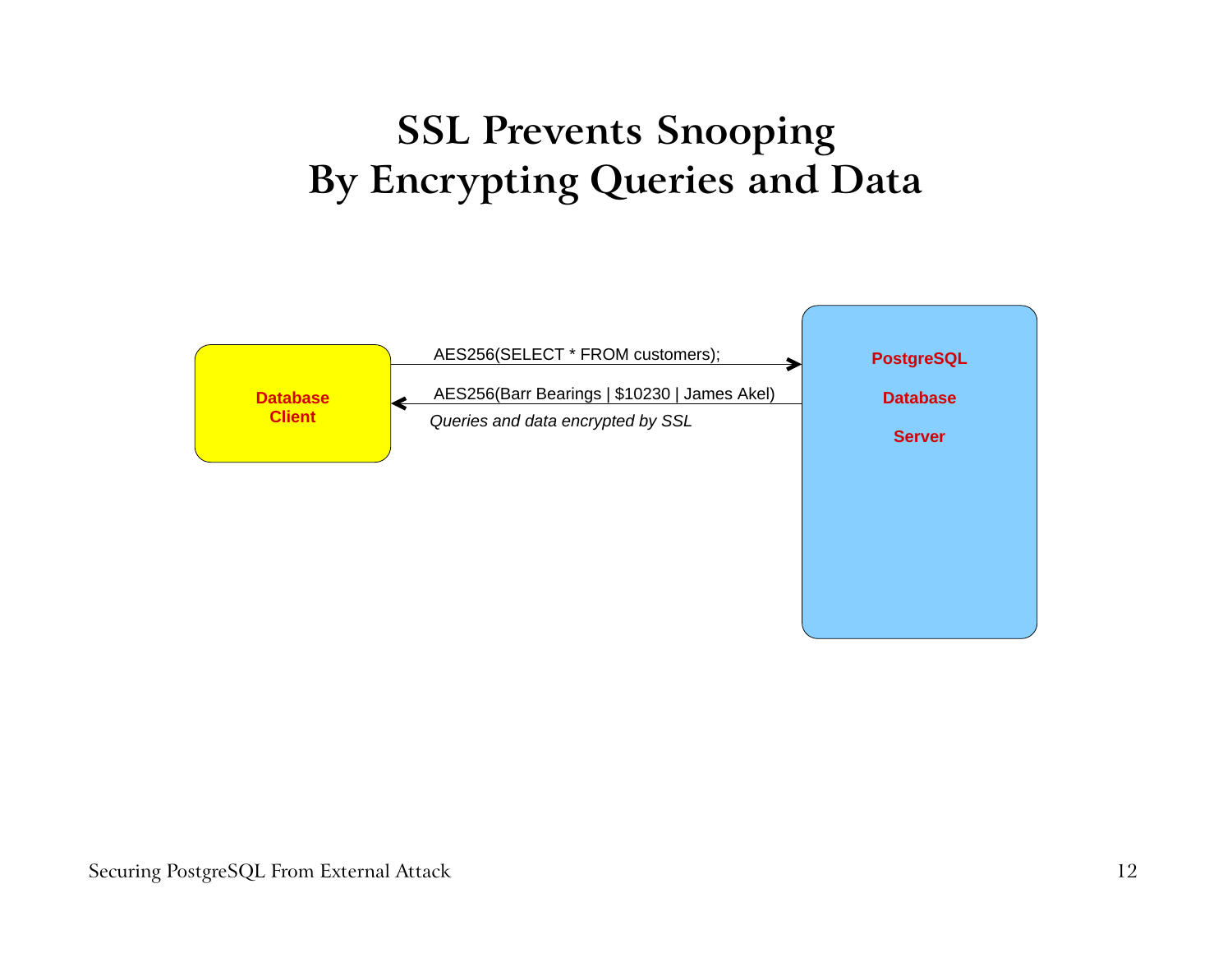## **Preventing Spoofing**



*http://redwing.hutman.net/~mreed/warriorshtm/impostor.htm*

Securing PostgreSQL From External Attack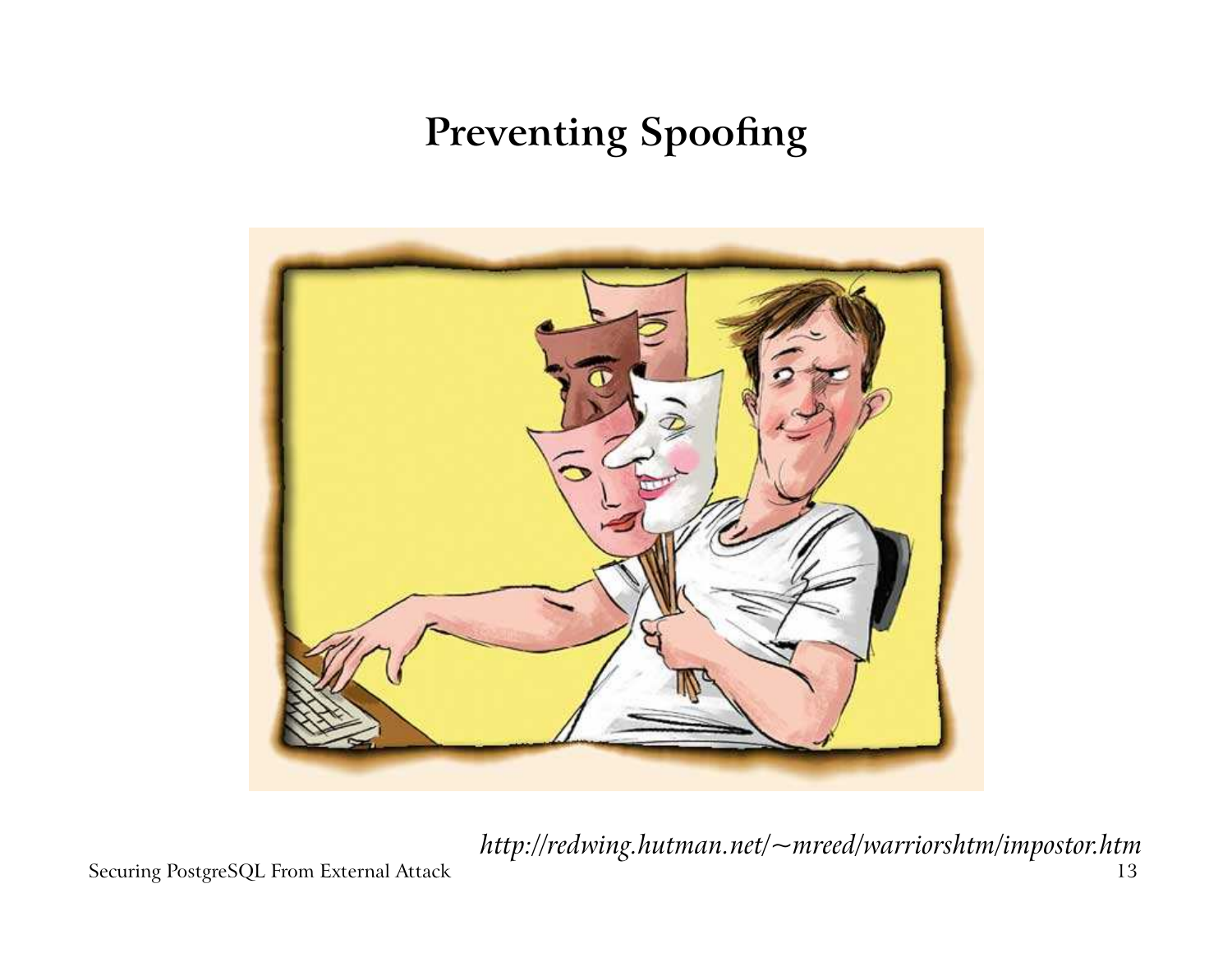#### **Localhost Spoofing While the Database Server Is Down**



Uses a fake socket or binds to and 5432 is not a root-only port.) port 5432 while the real server is down. (/tmp is world-writable

The server controls the choice of 'password' instead of 'md5'.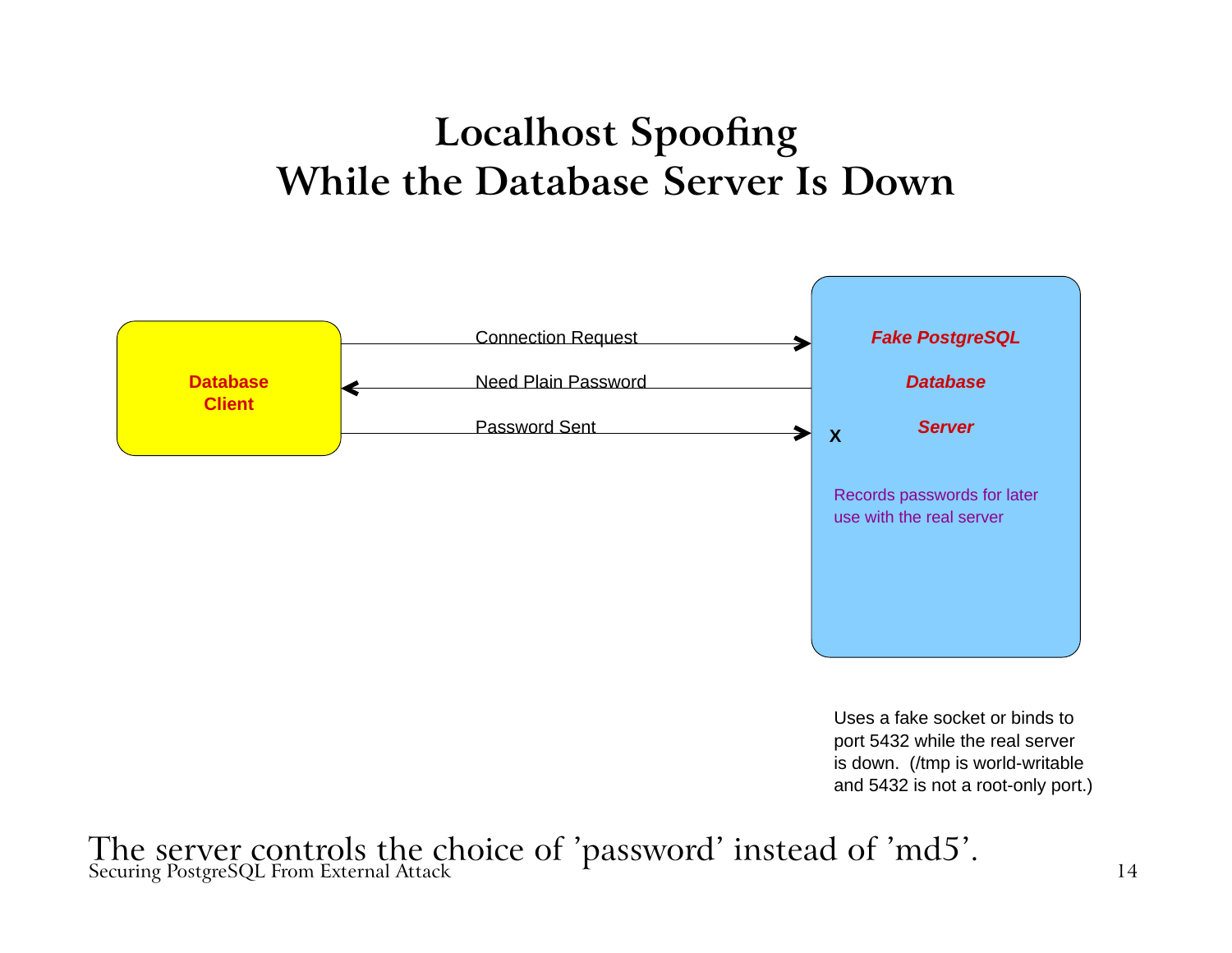## **Network Spoofing**

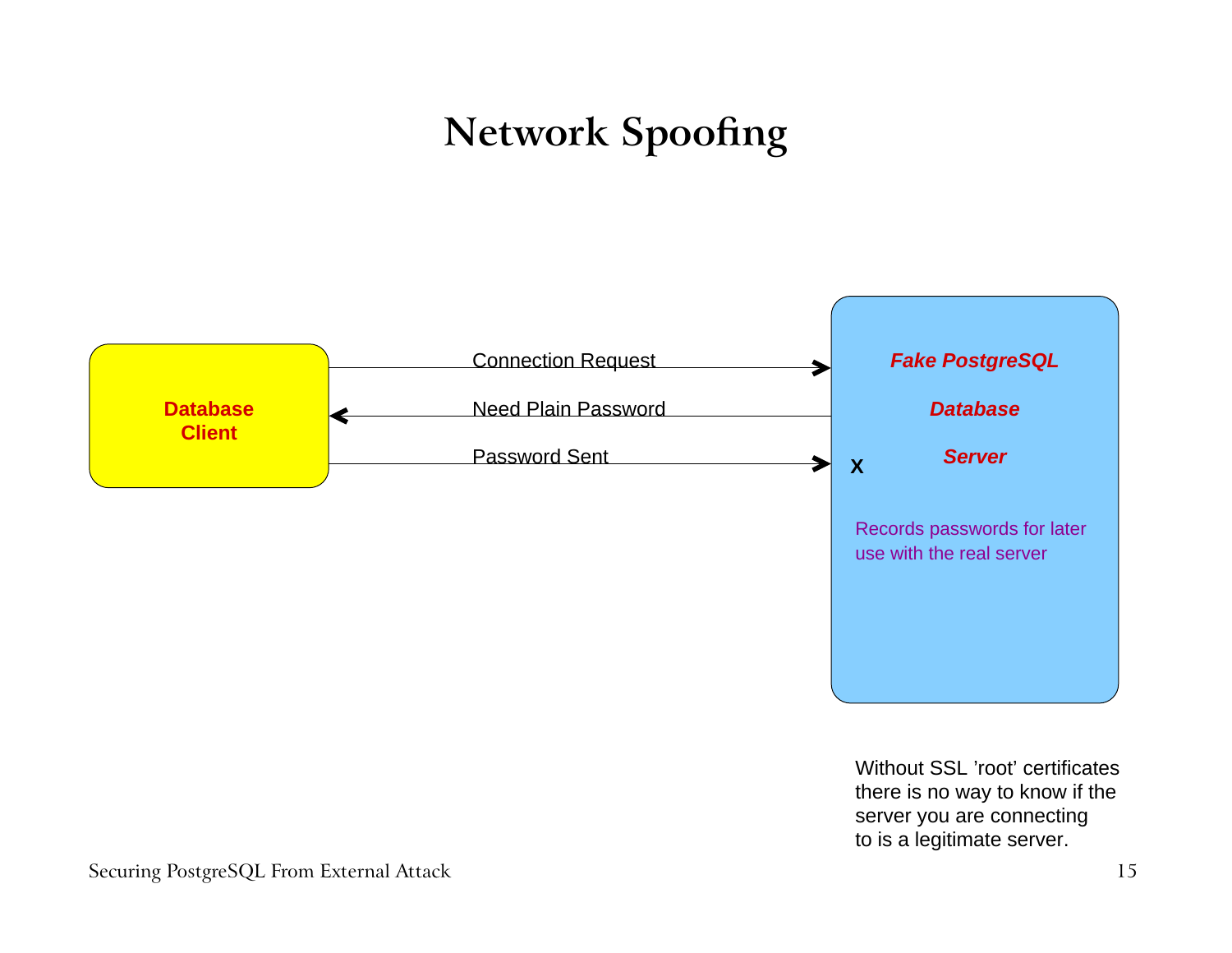#### **Network Spoofing Pass-Through**

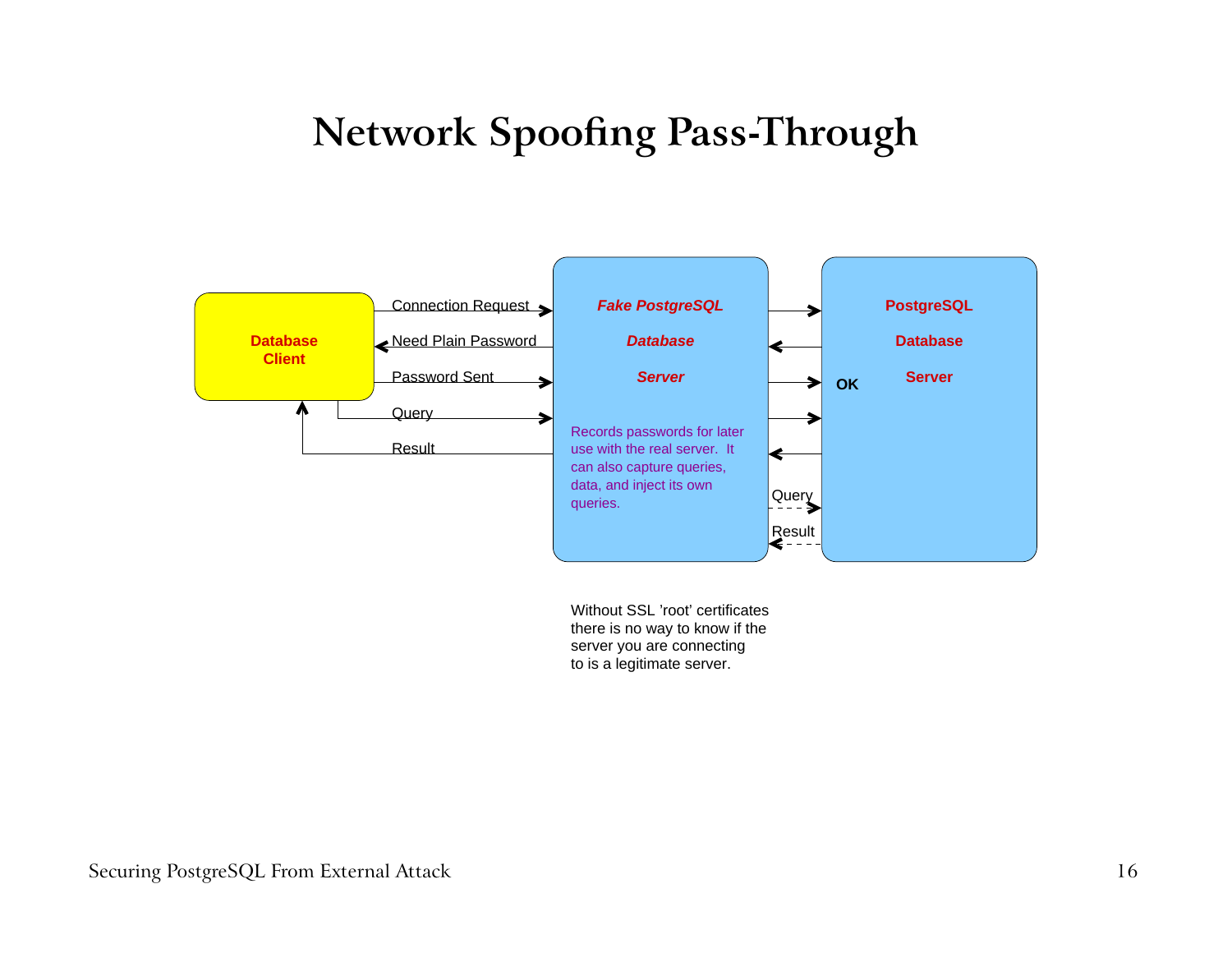#### **SSL 'Prefer' Is Not Secure**

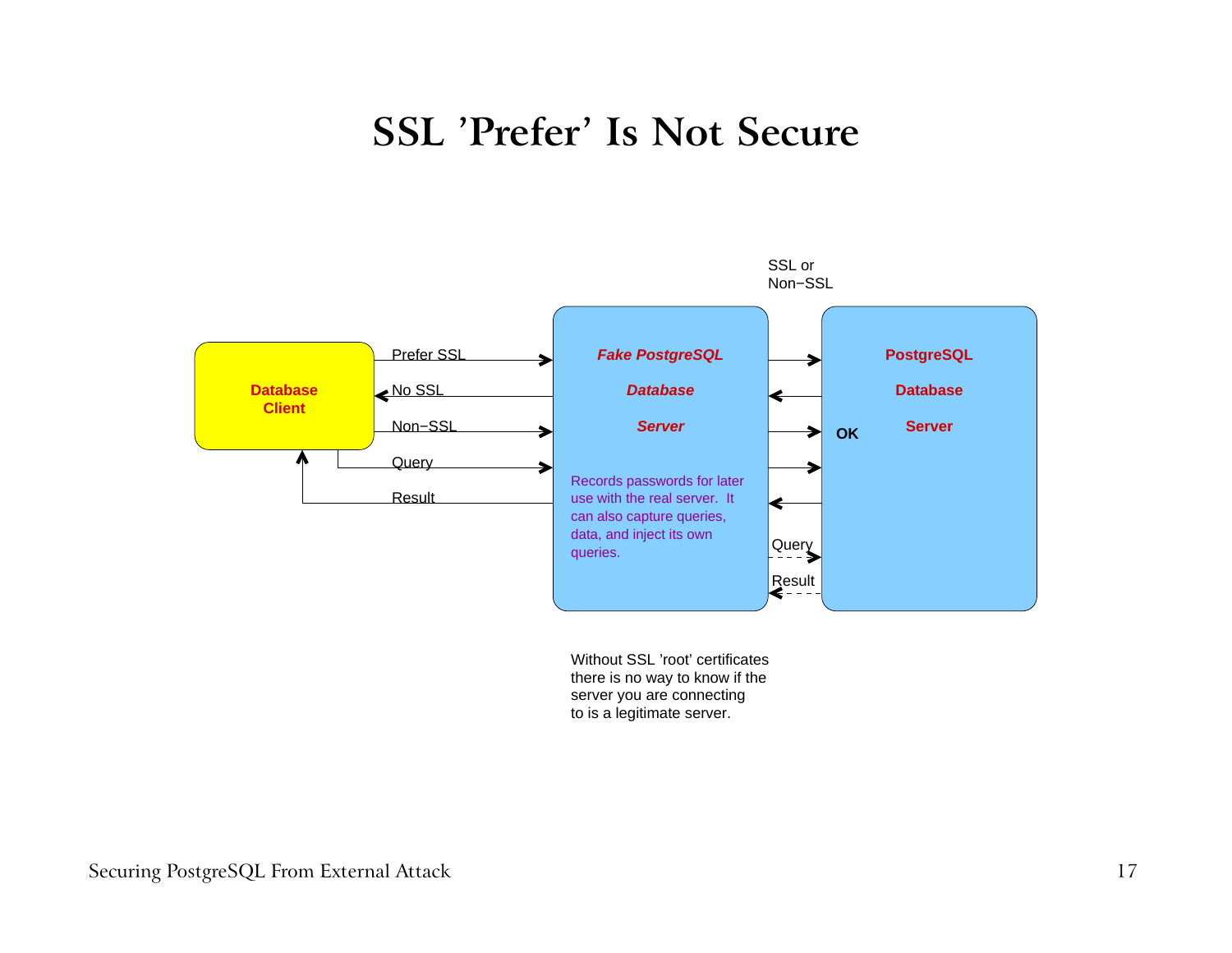### **SSL 'Require' Is Not Secure From Spoofing**

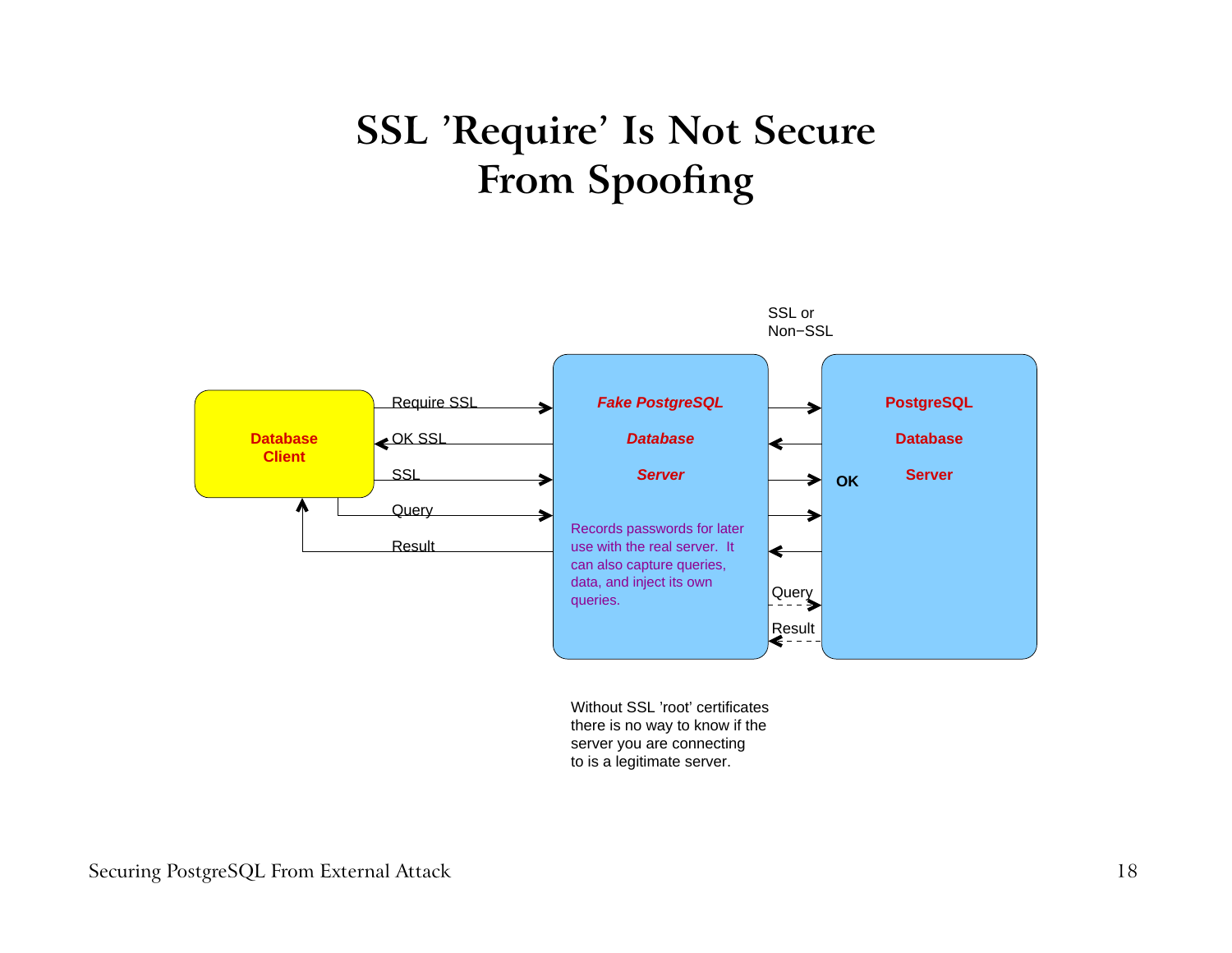## **SSL 'Verify-CA' Is Secure From Spoofing**

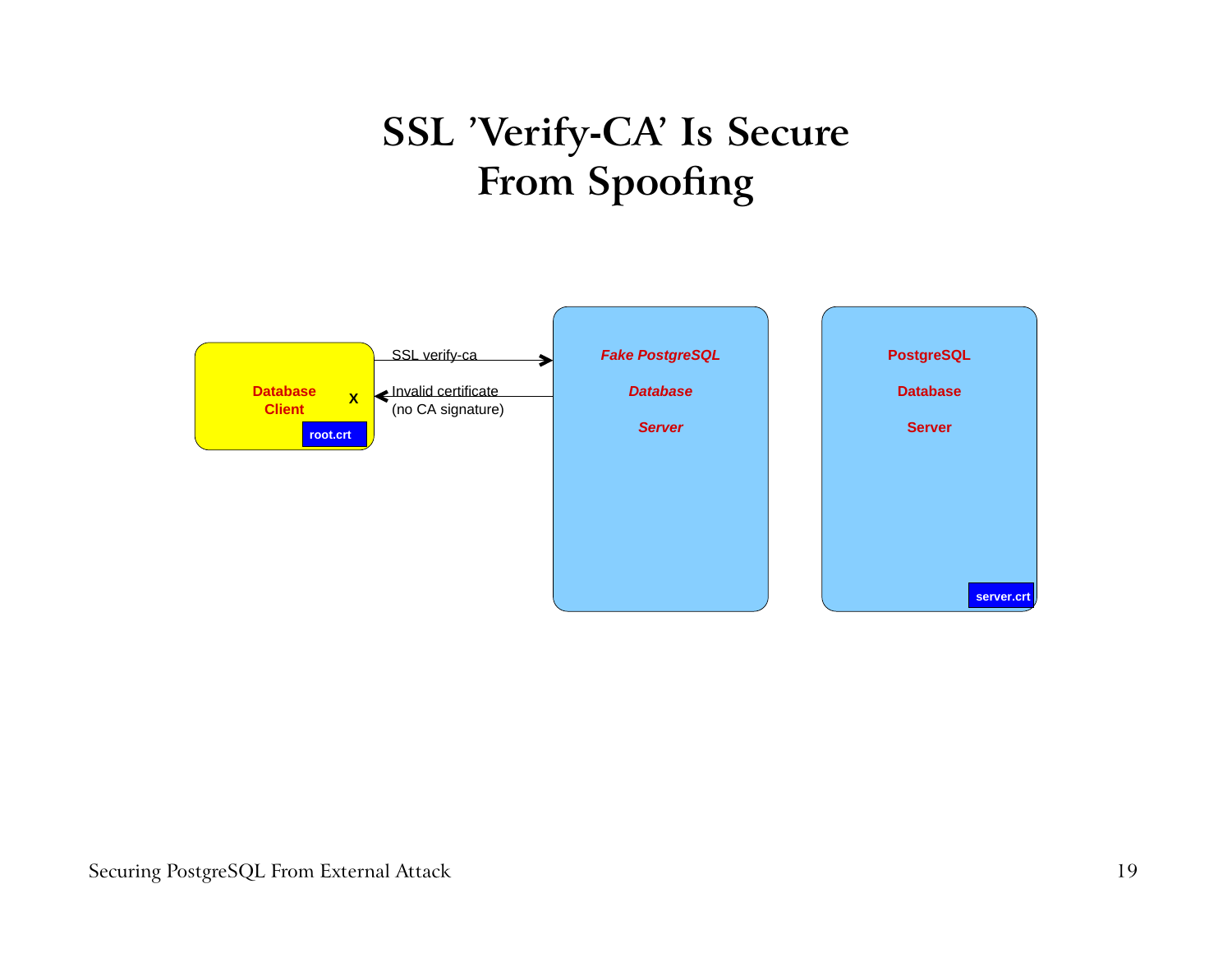#### **SSL 'Verify-full' Is Secure Even From Some Certificate Thefts**



server.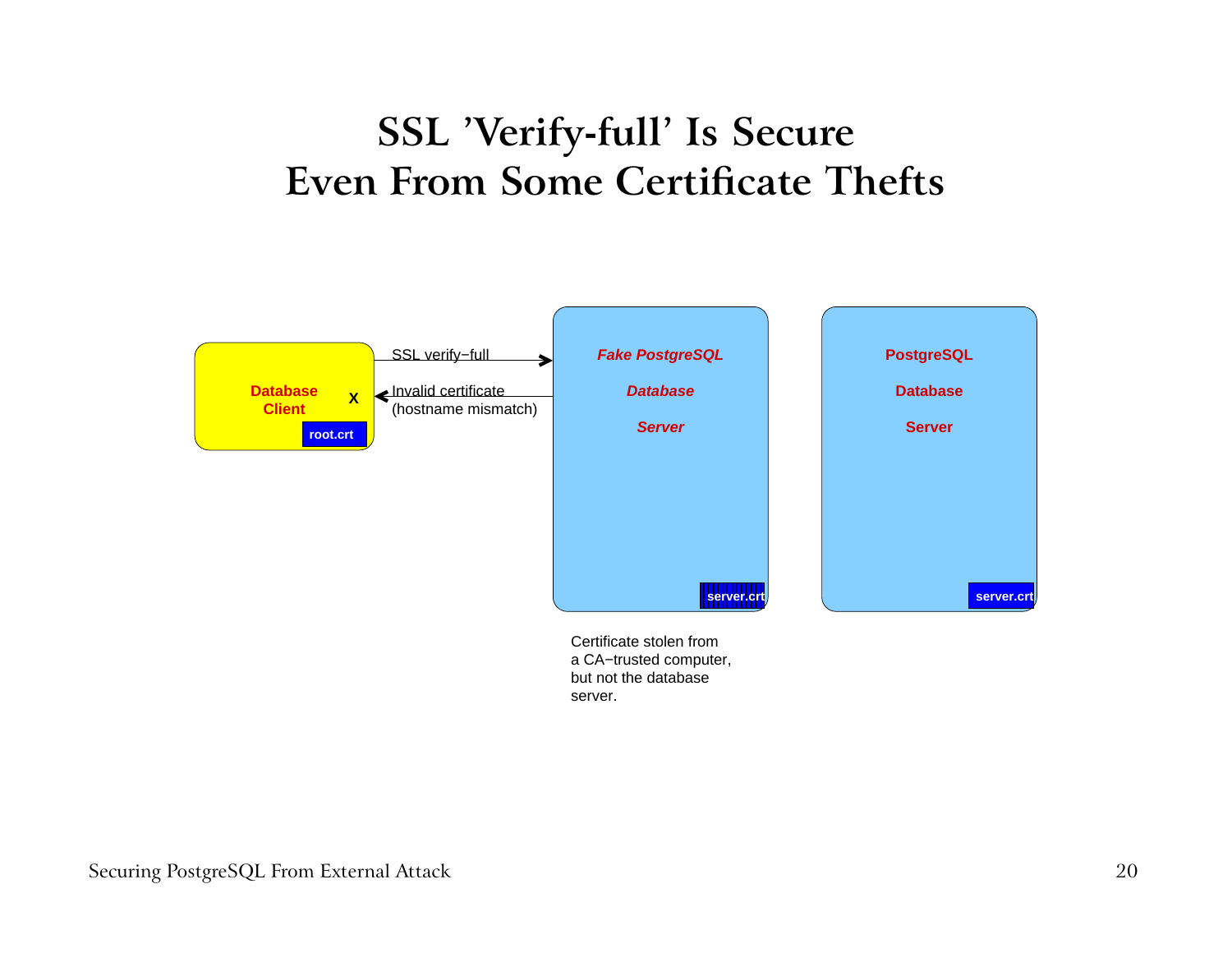### **Data Encryption To Avoid Data Theft**



*http://jproc.ca/crypto/enigma.html*

Securing PostgreSQL From External Attack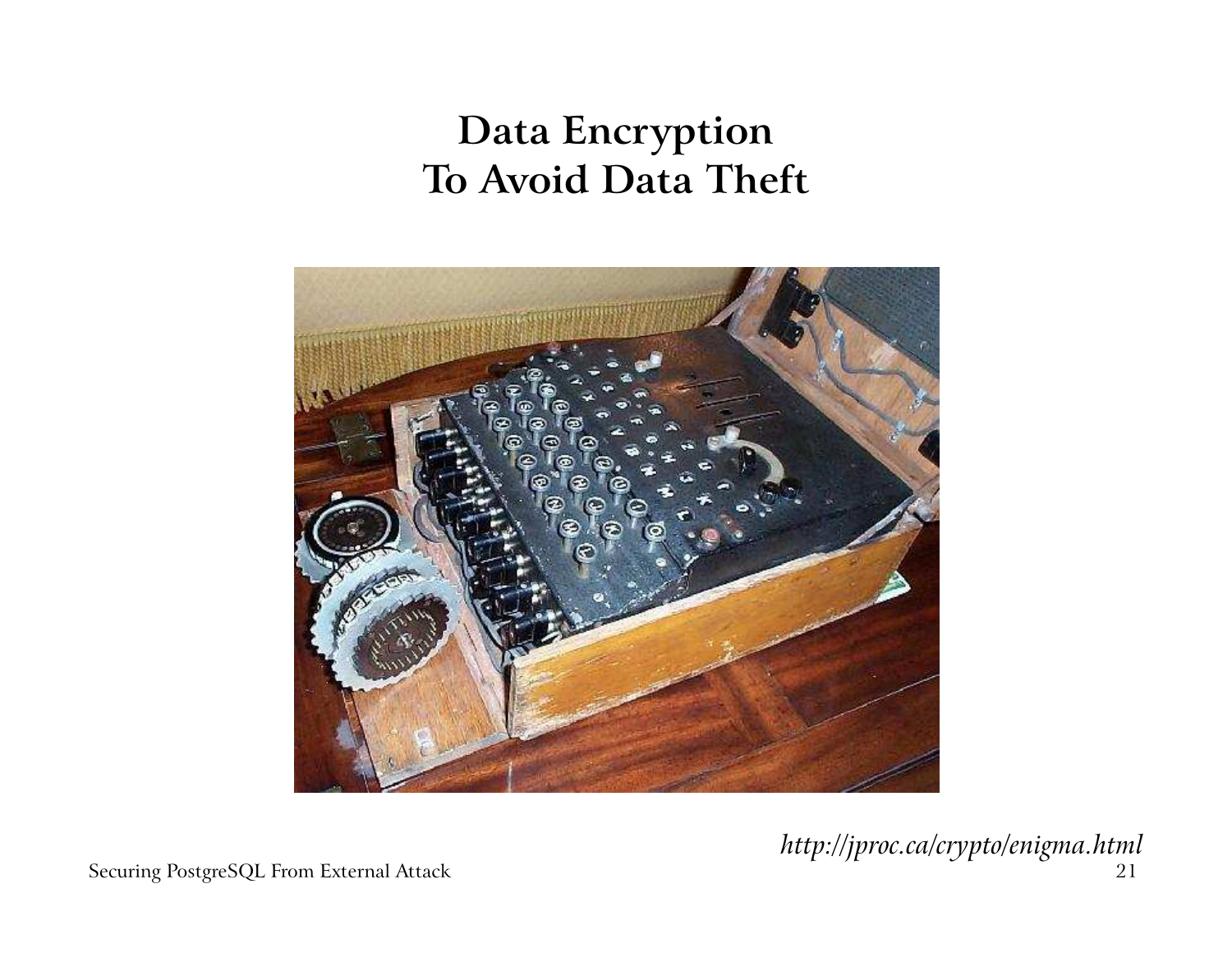**Disk Volume Encryption**



*http://www.pclaunches.com/*

Securing PostgreSQL From External Attack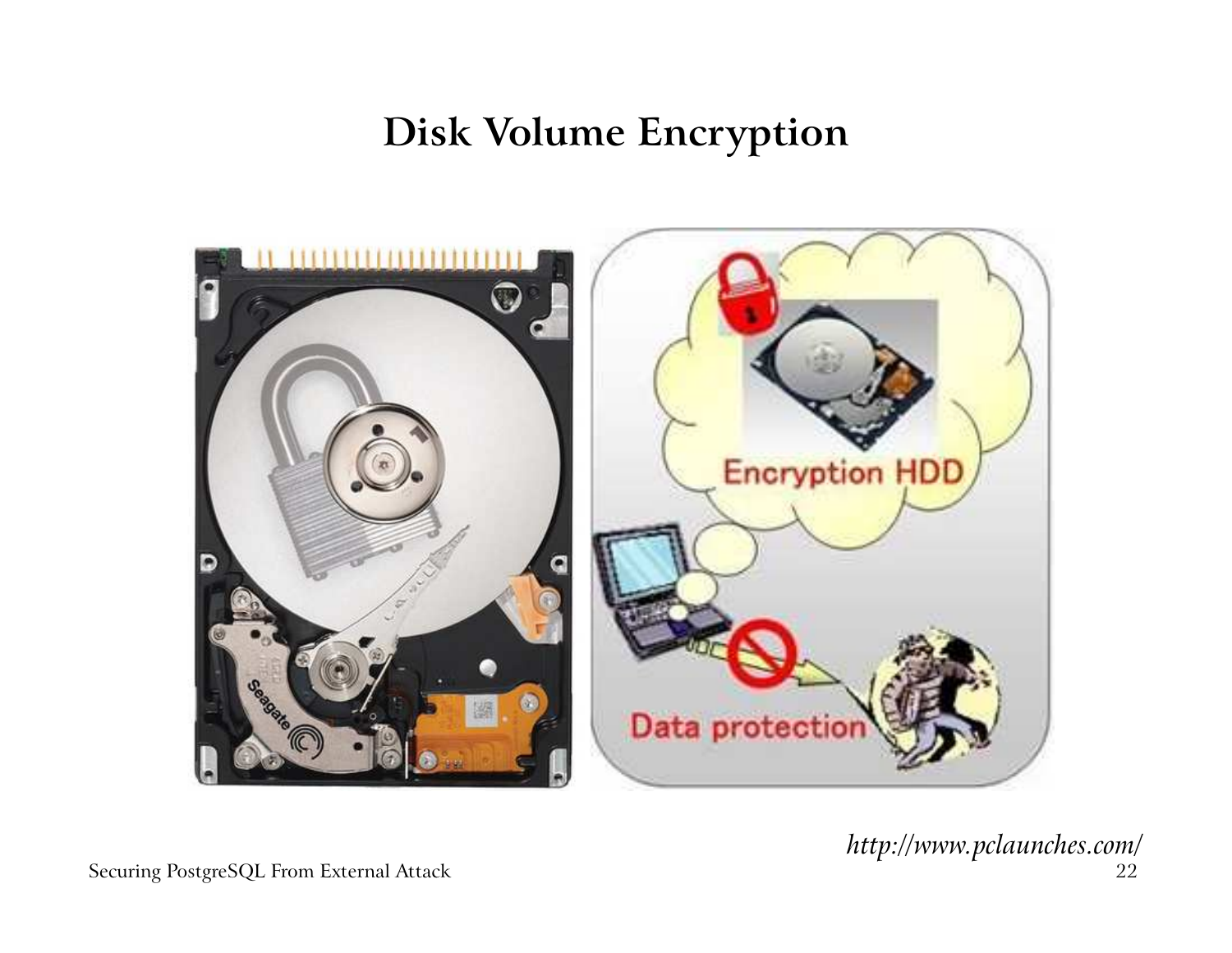## **Column Encryption**

| id | name<br>---------------+--- | credit card number<br>---------------------                                                                                                                                                                                        |
|----|-----------------------------|------------------------------------------------------------------------------------------------------------------------------------------------------------------------------------------------------------------------------------|
|    |                             | 428914   Piller Plaster Co.   \xc30d04070302254dc045353f28<br>; 456cd241013e2d421e198f3320e8<br>; 41a7e4f751ebd9e2938cb6932390<br>; 5c339c02b5a8580663d6249eb24f<br>; 192e226c1647dc02536eb6a79a65<br>; 3f3ed455ffc5726ca2b67430d5 |

Encryption methods are decryptable (e.g. AES), while hashes are one-way (e.g. MD5). A one-way hash is best for data like passwords that only need to be checked for <sup>a</sup> match, rather than decrypted.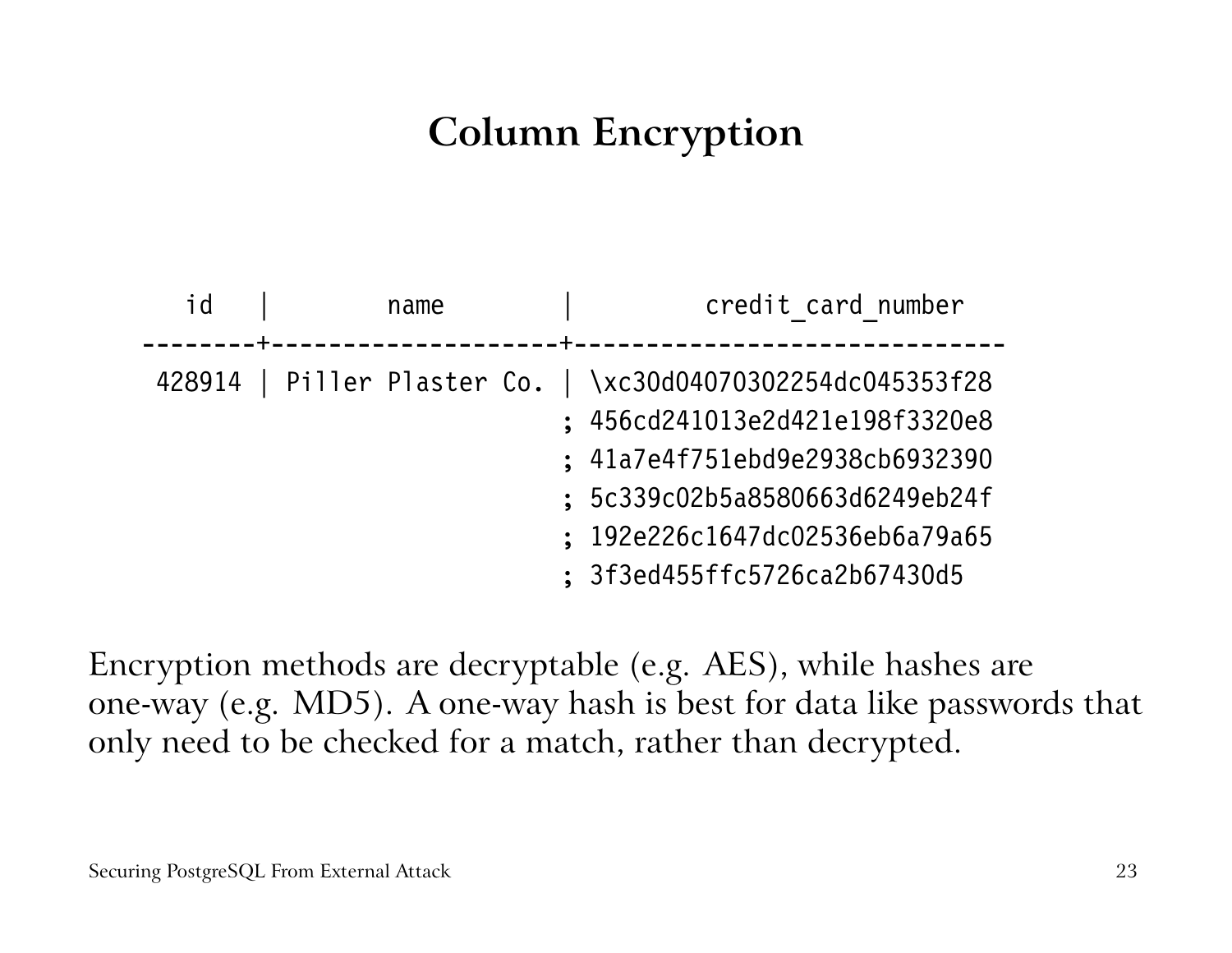#### **Where to Store the Key? On the Server**

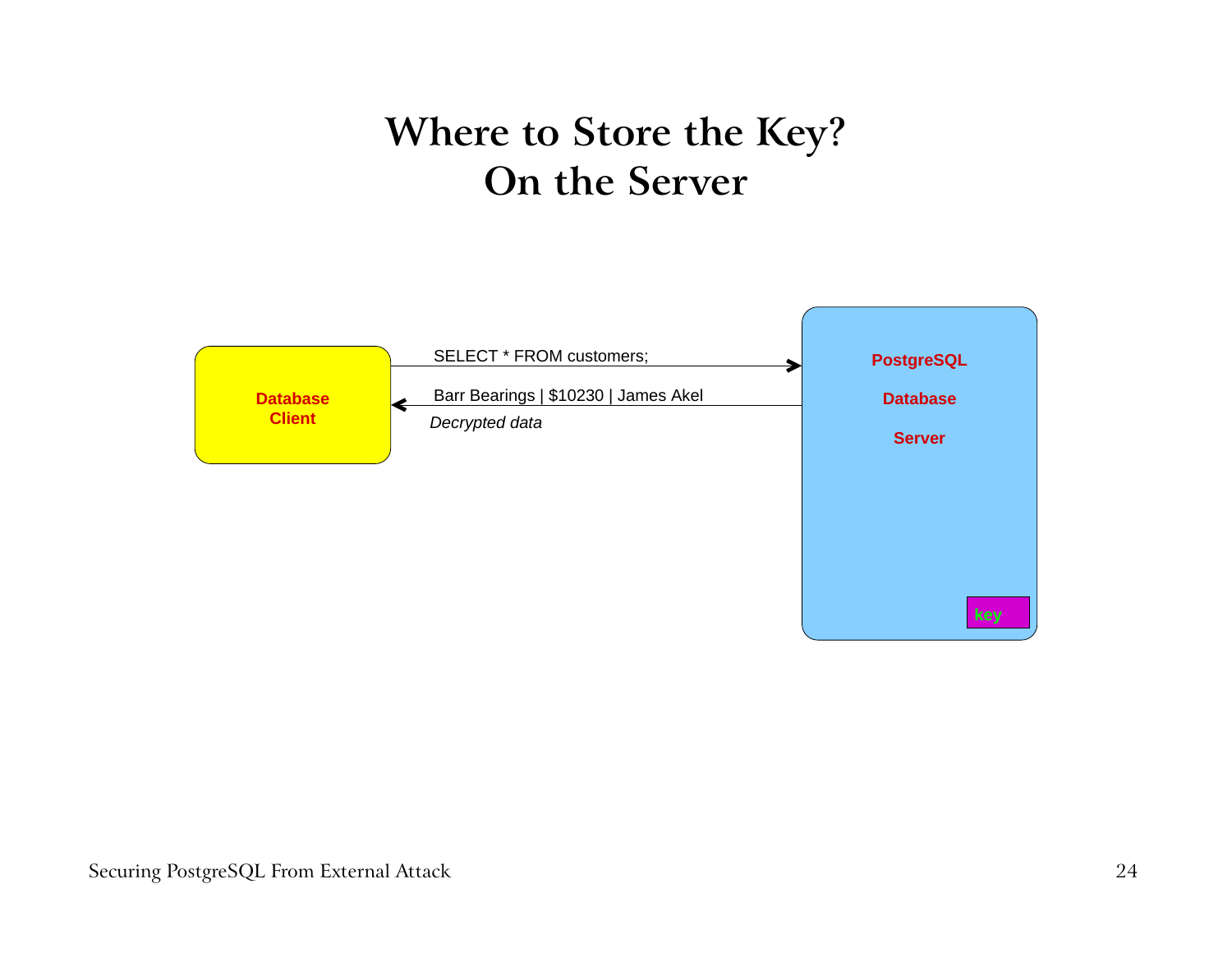#### **Store the Decryption Key On an Intermediate Server**

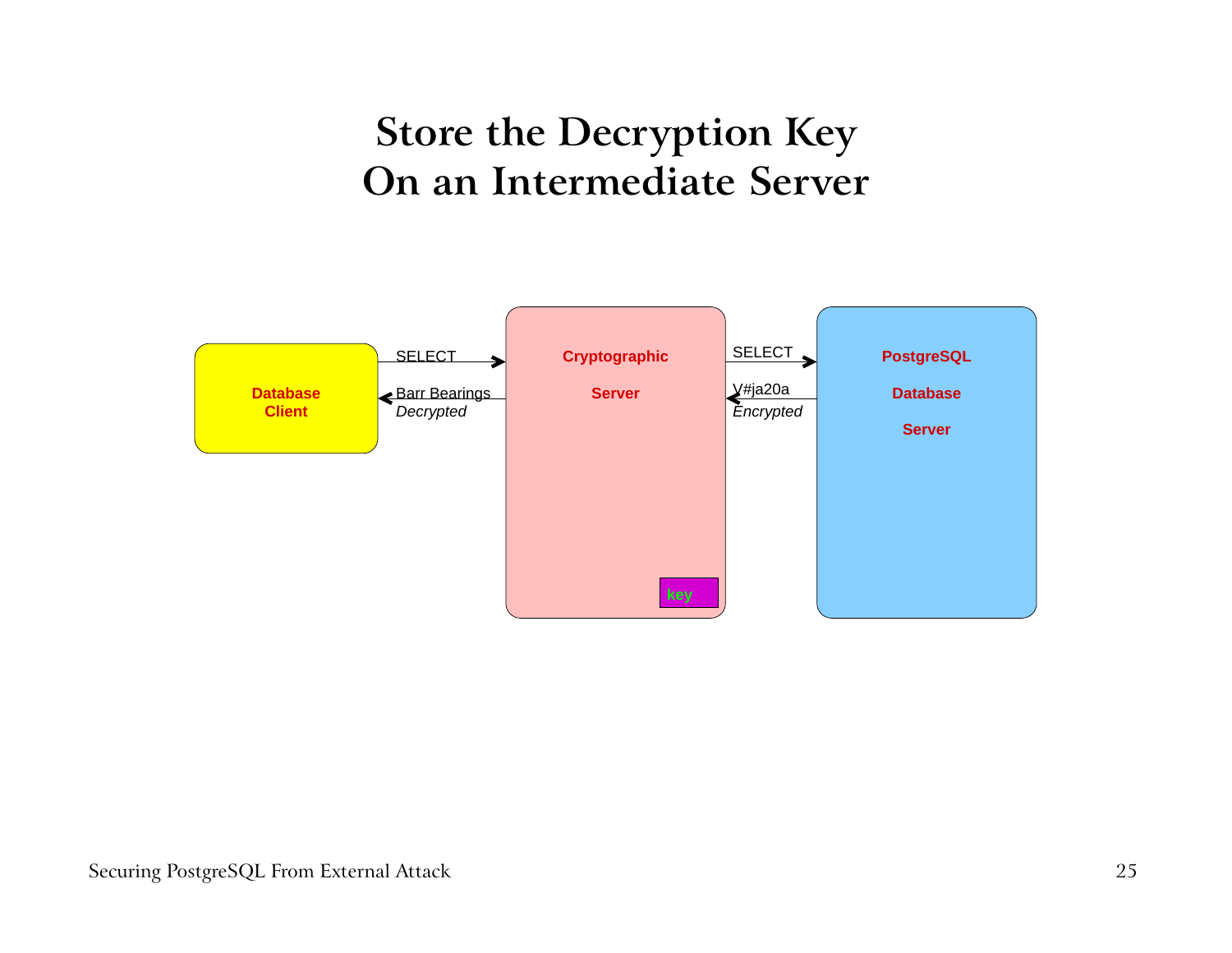#### **Pass the Decryption Key Via SQL From the Client**

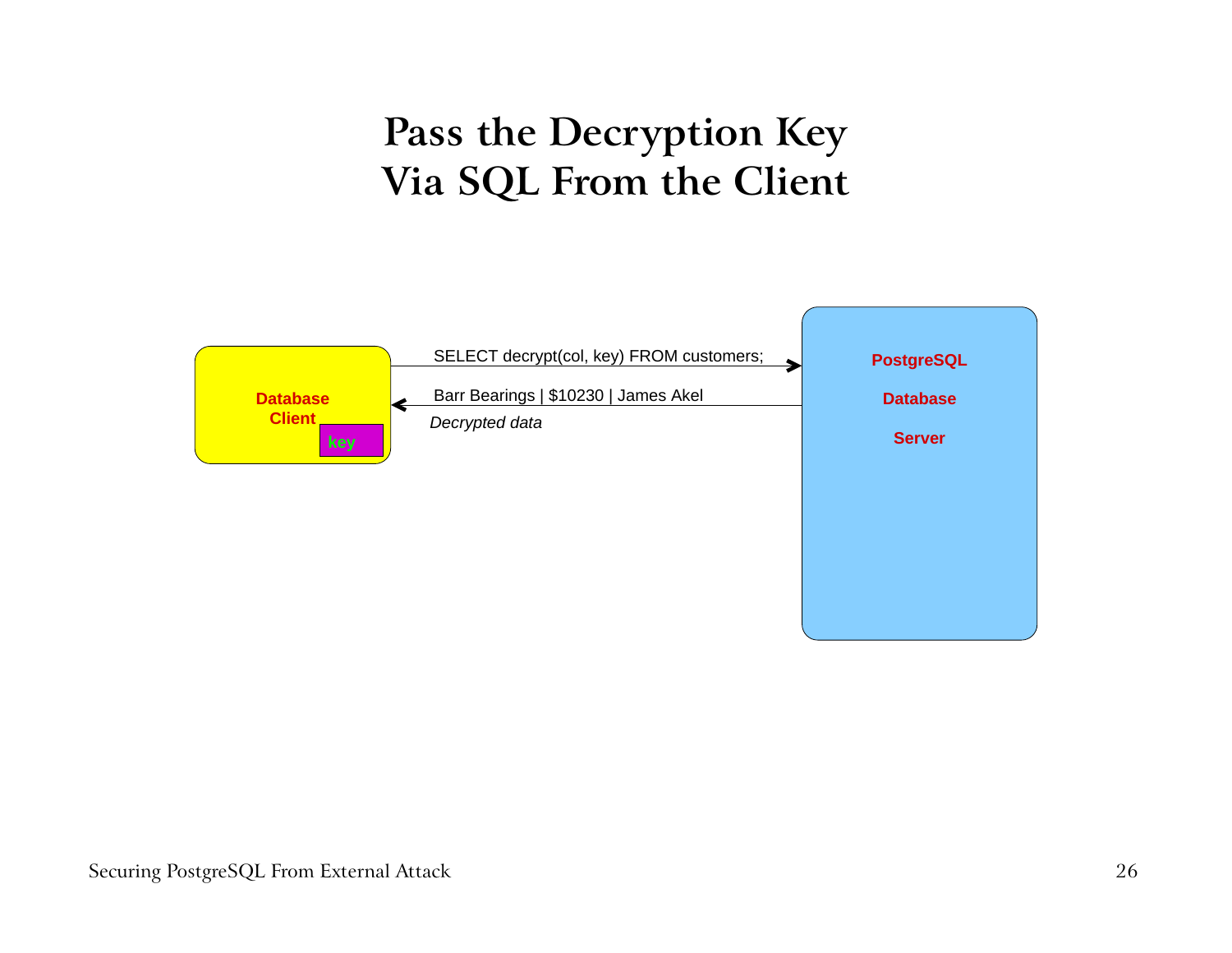### **Decrypt On the Client**



This prevents server administrators from viewing sensitive data.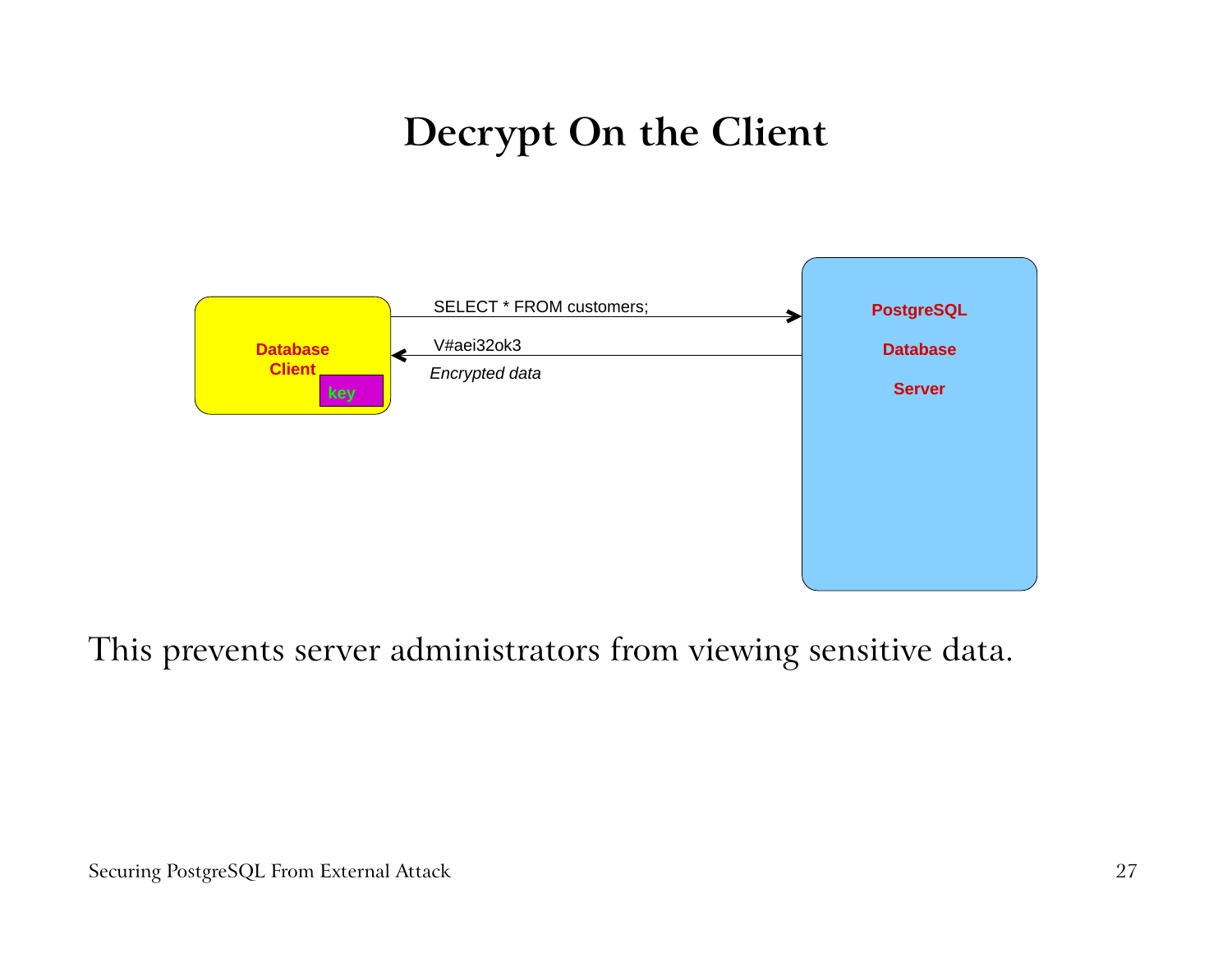#### **Store the Decryption Key On <sup>a</sup> Client Hardware Token**



This prevents problems caused by client hardware theft.